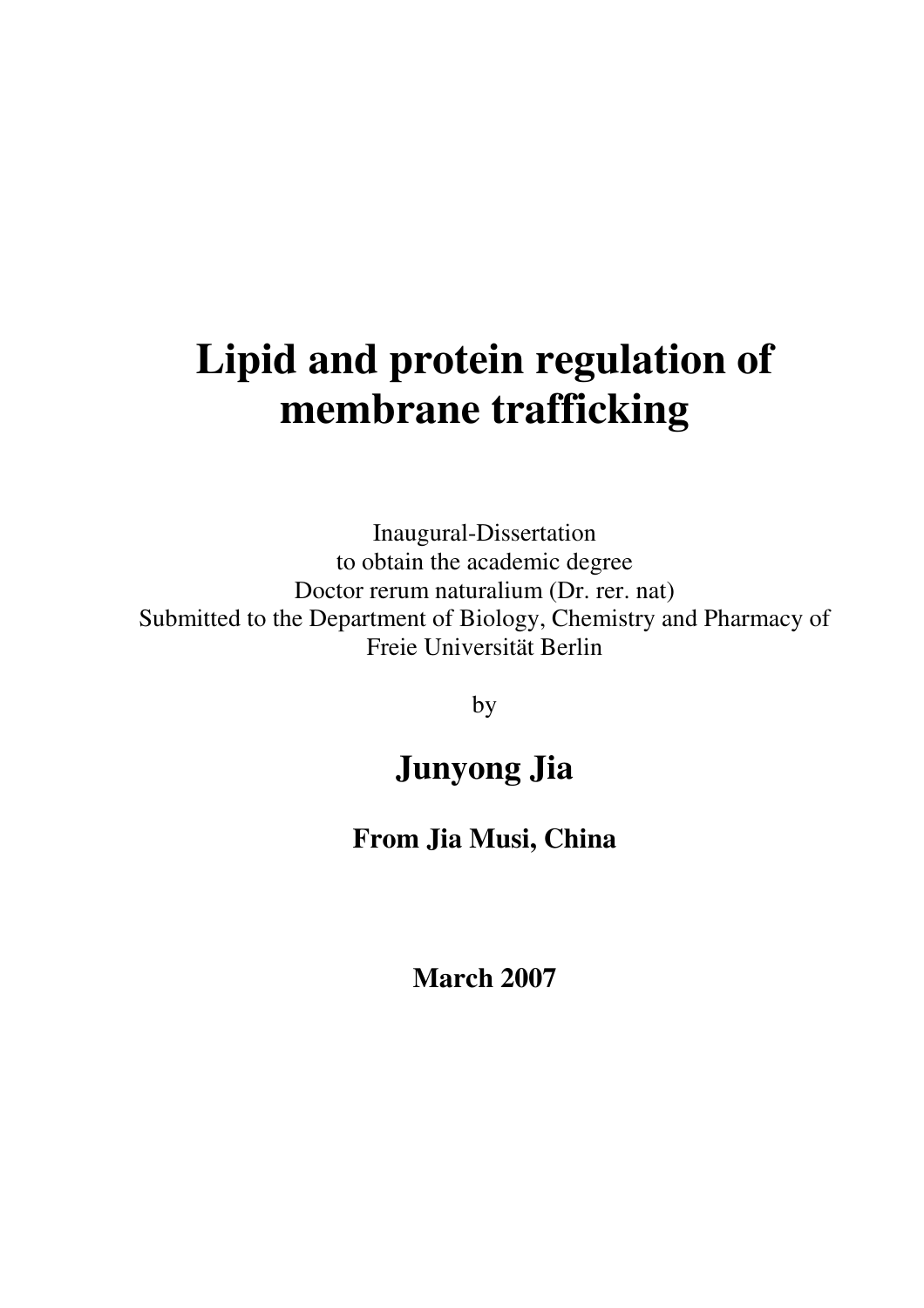1<sup>st</sup> Reviewer: Professor Dr. Volker Haucke 2<sup>nd</sup> Reviewer: <u>Professor Dr. Petra Knaus</u>

Date of defence: 06-06-2007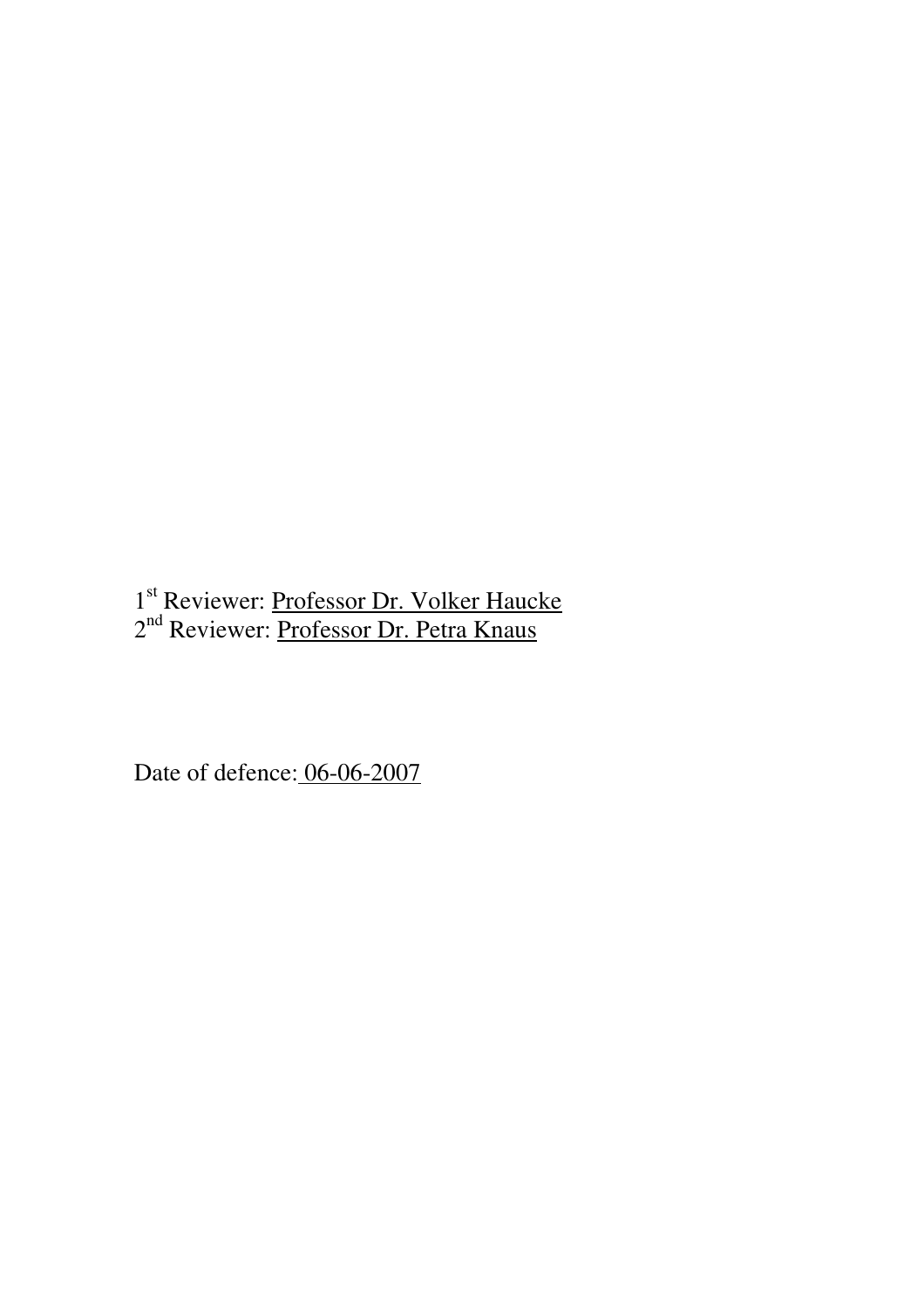# **DIRECTORY**

| 1                  |                                                                                |  |
|--------------------|--------------------------------------------------------------------------------|--|
| 1.1                |                                                                                |  |
| 1.2                | Scaffolding, adaptor, regulatory proteins and cargo in coated-vesicle mediated |  |
|                    |                                                                                |  |
| 1.2.1              |                                                                                |  |
| 1.2.1.1            |                                                                                |  |
| 1.2.1.2            |                                                                                |  |
| 1.2.1.3            |                                                                                |  |
| 1.2.2              |                                                                                |  |
| 1.2.2.1<br>1.2.2.2 |                                                                                |  |
| 1.2.3              |                                                                                |  |
| 1.2.4              |                                                                                |  |
| 1.2.4.1            |                                                                                |  |
| 1.3                |                                                                                |  |
| 1.3.1              |                                                                                |  |
| 1.3.2              |                                                                                |  |
| 1.3.3              |                                                                                |  |
| 1.4                |                                                                                |  |
| 1.4.1              |                                                                                |  |
| 1.4.2              |                                                                                |  |
| 2                  |                                                                                |  |
| 3                  |                                                                                |  |
| 3.1                |                                                                                |  |
| 3.1.1              |                                                                                |  |
|                    |                                                                                |  |
| 3.1.3              |                                                                                |  |
| 3.1.4              |                                                                                |  |
| 3.1.5              |                                                                                |  |
| 3.1.6              |                                                                                |  |
| 3.2                |                                                                                |  |
| 3.2.1              |                                                                                |  |
| 3.2.1.1<br>3.2.1.2 |                                                                                |  |
| 3.2.1.3            |                                                                                |  |
| 3.2.1.4            |                                                                                |  |
| 3.2.1.5            |                                                                                |  |
| 3.2.1.6            |                                                                                |  |
| 3.2.1.7            |                                                                                |  |
| 3.2.1.8            |                                                                                |  |
| 3.2.2              |                                                                                |  |
| 3.2.3              |                                                                                |  |
|                    |                                                                                |  |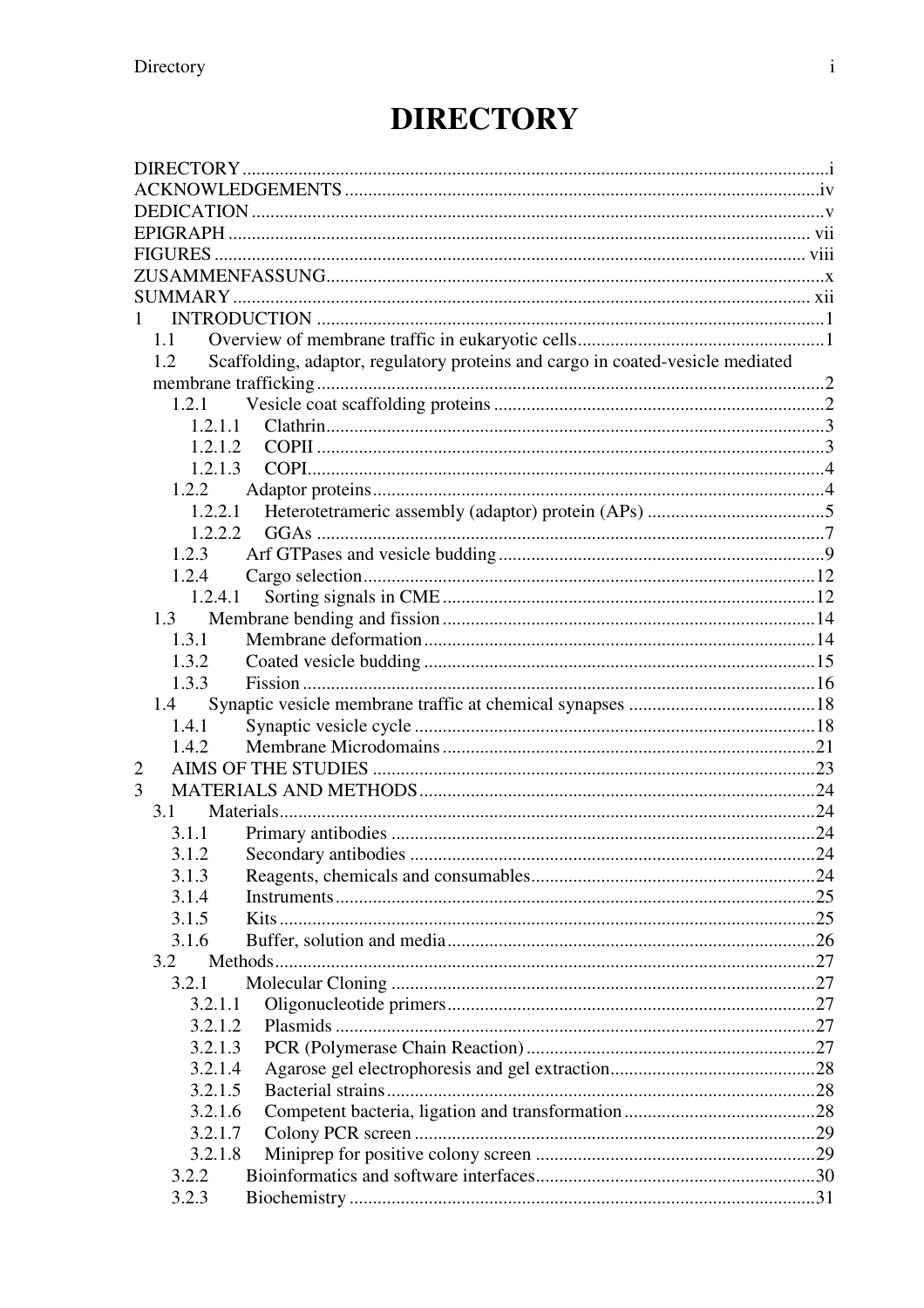|   | 3.2.3.1  | Isolation of synaptic detergent-resistant membranes (DRMs) from highly             |  |
|---|----------|------------------------------------------------------------------------------------|--|
|   |          |                                                                                    |  |
|   | 3.2.3.2  |                                                                                    |  |
|   | 3.2.3.3  | Immunoblot, Coomassie staining and autoradiography32                               |  |
|   | 3.2.3.4  | Crude synaptic vesicle (LP2) preparation and co-immunoprecipitation33              |  |
|   | 3.2.3.5  | Total lipid extraction and free cholesterol determination 34                       |  |
|   | 3.2.3.6  | Two-dimensional electrophoresis with immobilized pH gradients 34                   |  |
|   | 3.2.3.7  | 16-BAC/SDS-PAGE two dimensional gel electrophoresis 36                             |  |
|   | 3.2.3.8  |                                                                                    |  |
|   | 3.2.3.9  | NanoLC-MALDI-MS/MS and identification of proteins 37                               |  |
|   | 3.2.3.10 |                                                                                    |  |
|   | 3.2.3.11 |                                                                                    |  |
|   | 3.2.3.12 | M9 medium preparation, protein expression labeled with $^{15}N$ and $^{13}C$ for   |  |
|   |          |                                                                                    |  |
|   | 3.2.3.13 |                                                                                    |  |
|   | 3.2.3.14 |                                                                                    |  |
|   | 3.2.3.15 |                                                                                    |  |
|   | 3.2.3.16 |                                                                                    |  |
|   | 3.2.4    |                                                                                    |  |
|   | 3.2.4.1  |                                                                                    |  |
|   | 3.2.4.2  | Transfection, indirect immunofluorescence microscopy analysis 46                   |  |
|   | 3.2.4.3  |                                                                                    |  |
|   | 3.2.4.4  | In vitro targeted differentiation of neuron from ES cells48                        |  |
|   | 3.2.4.5  | Triton X-100 extraction of primary hippocampal neurons 49                          |  |
|   | 3.2.4.6  |                                                                                    |  |
| 4 |          |                                                                                    |  |
|   | 4.1      |                                                                                    |  |
|   | 4.1.1    | Flotillin 1 is localized in synaptic DRMs in a cholesterol dependent manner.50     |  |
|   | 4.1.2    | Quantitative nanoLC-MALDI-MS/MS protomics reveals many synaptic                    |  |
|   |          |                                                                                    |  |
|   | 4.1.3    | Confirmation of DRMs localization of some synaptic vesicle and endocytic           |  |
|   |          |                                                                                    |  |
|   |          | 4.1.4 A cholesterol-dependent synaptic vesicle complex containing synaptotagmin 1, |  |
|   |          |                                                                                    |  |
|   | 4.1.5    | Synaptic vesicle and endocytic proteins are partially resistant to Triton X-100    |  |
|   |          |                                                                                    |  |
|   | 4.1.6    | Synaptic vesicle proteins co-localize with FITC-labeled cholera toxin B in         |  |
|   |          |                                                                                    |  |
|   | 4.2      |                                                                                    |  |
|   | 4.2.1    |                                                                                    |  |
|   | 4.2.2    |                                                                                    |  |
|   | 4.2.3    |                                                                                    |  |
|   | 4.2.4    |                                                                                    |  |
|   | 4.2.5    | Establishment of an <i>in vitro</i> minimal system for membrane budding 74         |  |
| 5 |          |                                                                                    |  |
|   | 5.1      | Synaptic DRMs as a platform for synaptic vesicle cargo protein sorting and         |  |
|   |          |                                                                                    |  |
|   | 5.2      |                                                                                    |  |
|   | 5.2.1    |                                                                                    |  |
|   | 5.2.2    |                                                                                    |  |
|   | 5.2.3    |                                                                                    |  |
|   | 5.2.4    |                                                                                    |  |
|   |          |                                                                                    |  |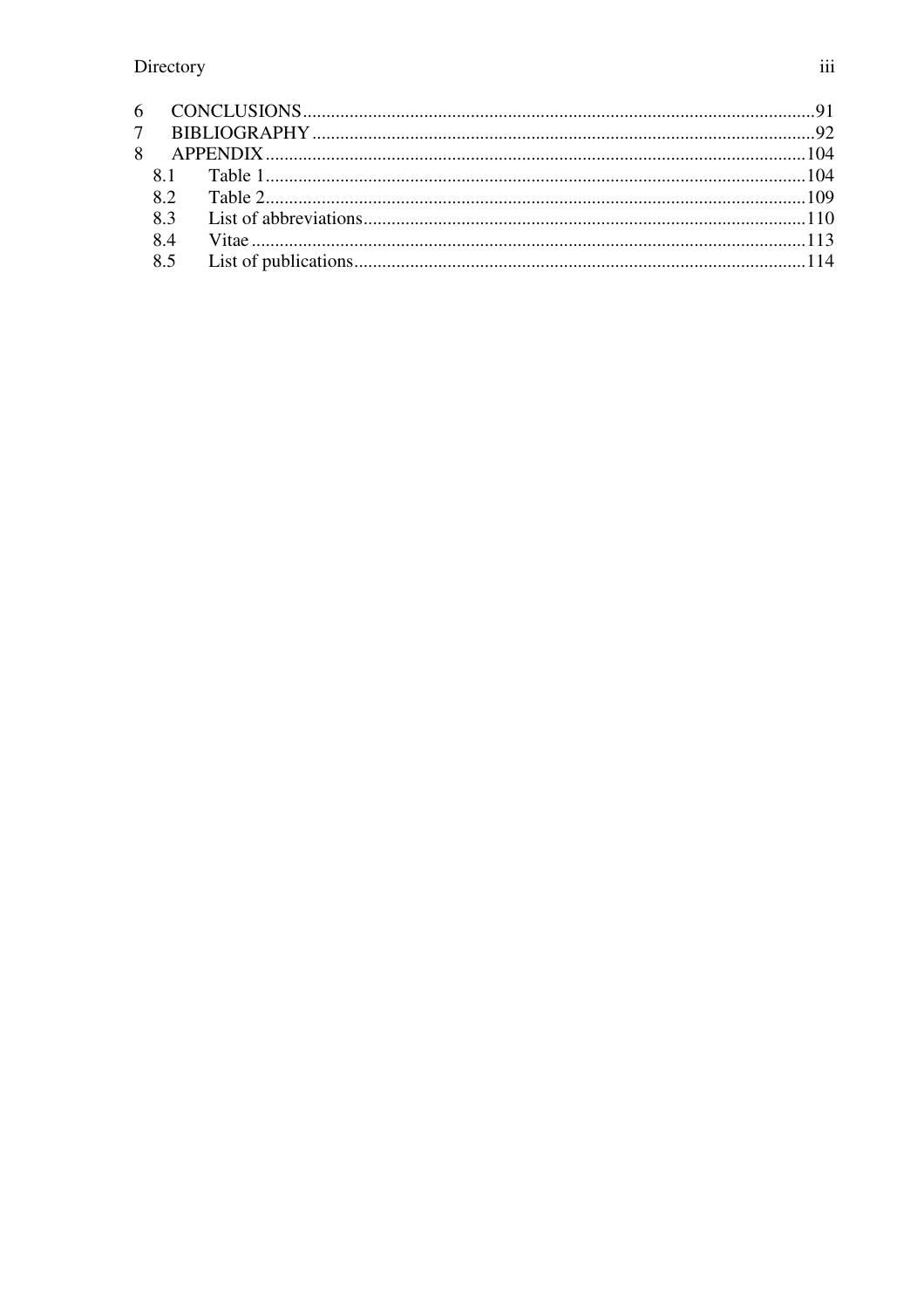### **ACKNOWLEDGEMENTS**

First, I would like to give my deepest respect and most valuable credit to my supervisor **Professor Dr. Volker Haucke!** Thank you for the patient guidance and the introduction to the mysteries of science. I have been really impressed by your contagious enthusiasm for science and serious attitude as a scientist. I enjoyed a lot of the open discussions with you. Your insightful thinking makes it possible for me to fly on a giant's shoulders. Surely, I will miss that amazing and wonderful time spent in the lab!!!

I would like to thank all former and current members of the laboratory both in Göttingen and Berlin, **Dr. Michael Krauß, Dr. Kristin Walther, Dr. Kathrin Kastning, Steffi Thiel, Dr. Kasim Diril, Dr. Nadja Jung, Michael Schmidt, Inge Walther, Isabelle Grass, Dr. Claus Rodemer, Monika Krems, Arndt Pechstein, Dr. Viktoria Kukhtina, Nina Kahlfeldt, Dr. Yaara Kapp-Barnea, Naomi Barak, Jasmin Podufall, Dr. Tanja Maritzen, Minako Kawai, Lisa Jerndal, Julie Mössinger and Yijian Rao**. Thanks to all of you for giving me such a good time both in the lab and in spare time.

I would like to specially thank **Dr. Michael Krauss**. Thank you for your invaluable technical help all the time especially at the initial stage of my PhD study. Since you are always busy and I often have a lot of questions, I really appreciate your patience and spending so much time on discussion.

I wish to thank **Dr. Eberhard Krause** at the Leibniz-institut für Molekulare Pharmakologie, for scientifically successful collaboration, and the encouragement. I really enjoyed the time discussing science and life. Thanks **Stephanie Lamer** and **Dr. Michael Schümann** for technical help and discussion. I was impressed by your beautiful work. I have been lucky to be your collaborator.

**Professor Pietro De Camilli, Dr. Aurelien Roux** at the department of cell biology, Yale University School of Medicine. Thanks for your collaboration and contribution to my project!

Thanks **Dr. Christoph Böttcher, Dr.Boris Schade** at the Center of Electron Microscopy, Freie Universität Berlin for your "in-house" collaboration to generate nice EM pictures!

Thanks **Professor Dr. Petra Knaus** for your scientific guidance and encouragement!

**Prof. Andreas Herrmann, Dr.Peter Müller, Martin Stöckl, Dr. Thomas Korte**. Thanks for your discussion, especially Electron Paramagnetic Resonance.

**Professor Dr. Hartmut Oschkinat, Dr. Victoria Higman, Matthias Hiller**. I appreciate a lot of your efforts to solve the structure of Arf proteins on membranes.

Although this is a PhD thesis acknowledgement, I still want to thank those who guided me at the very beginning of my scientific career including my master thesis supervisor, **Professor Dr. Xinshan Jia** at China Medical University, the head of our postgraduate program in Stockholm **Professor Eva Severison, Professor Tomas Hokfelt, Dr. Zhiqing David Xu, Dr. Md. Shahidul Islam, Dr. Tiejun Shi and Dr. Sheng Xia** at the Karolinska Institutet, Thanks very much for your support.

Finally, I would like to thank all my friends in Göttingen and Berlin for spending so much happy time with me!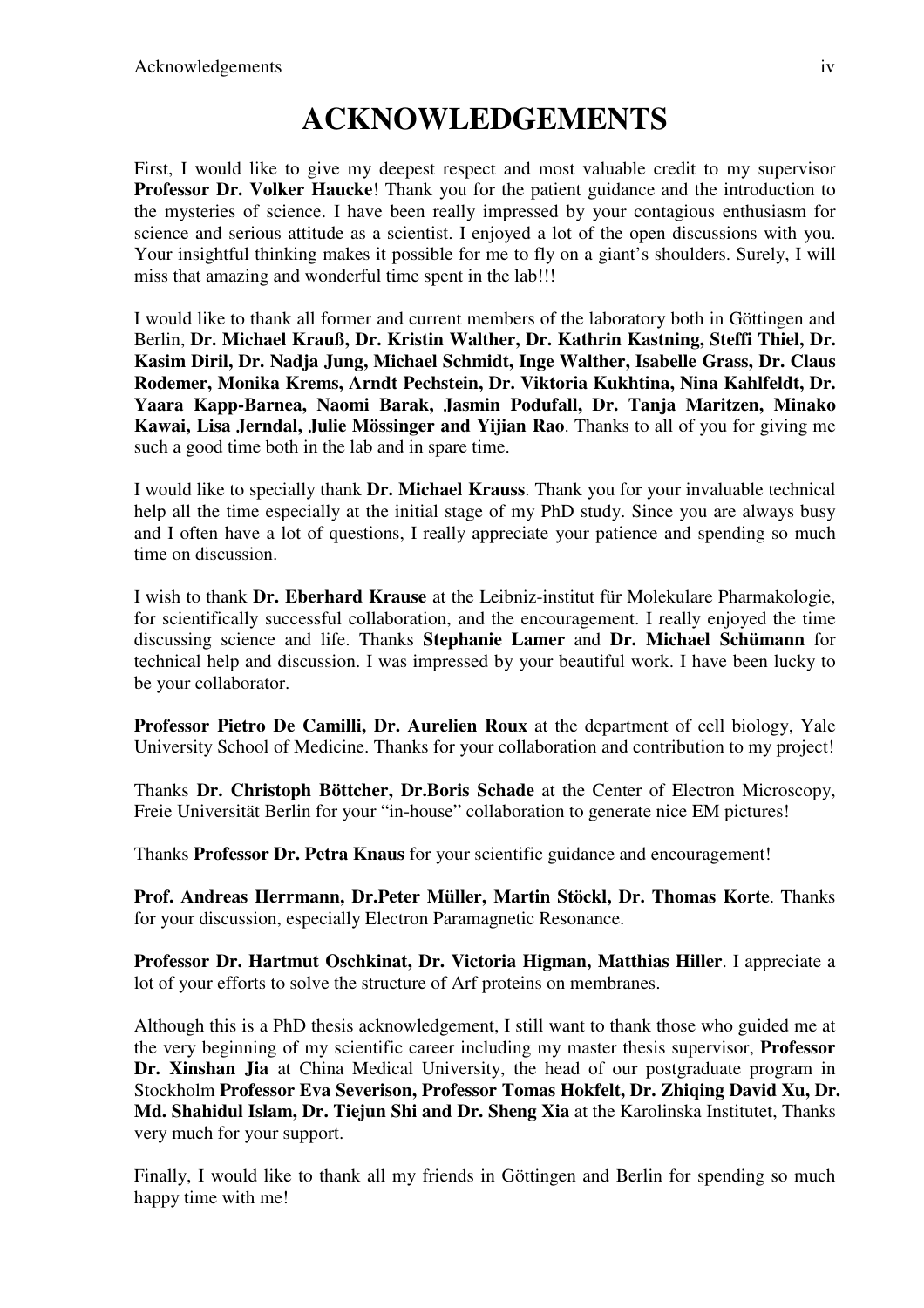#### **DEDICATION**

The blossoming of my life and fruit reaped in this harvest season are only possible with those in my life who persevered and toiled their compassion, love, selfless dedication for a man's growth and maturation. At this moment, I would like to be grateful to all of you who deserve my deepest respect and admiration for your presence in my life.

Zhiying Wang. No words could be used to describe a relationship between a mother and a son. You not only gave me a vivid life to this colorful world but also are my mental guider to be a real man all the time. Your endless love and support are the invaluable power and encouragement to overcome any challenge in my life!

Yansheng Jia, my respected father. You showed me the real meaning to be a strong person and one should never give up for one's dream. It took me many years to understand why you tried to persuade and even force me to study hard when I was at the early stage of the school. Without your support, I would not be here today.

Eva Severision, my supervisor at the international graduate program of "Stockholm graduate school of molecular life science" in Karolinska Institute. Your kind help and understanding made me feel like staying at warm homes. Your tactic encouragement rendered me so much confidence and self-appreciation in science.

Gang Qin, my best friend and intellectual companion. I enjoyed the most exciting discussion with you both on science and life. I have been always impressed by your scientific knowledge, insightful idea of life and ambition.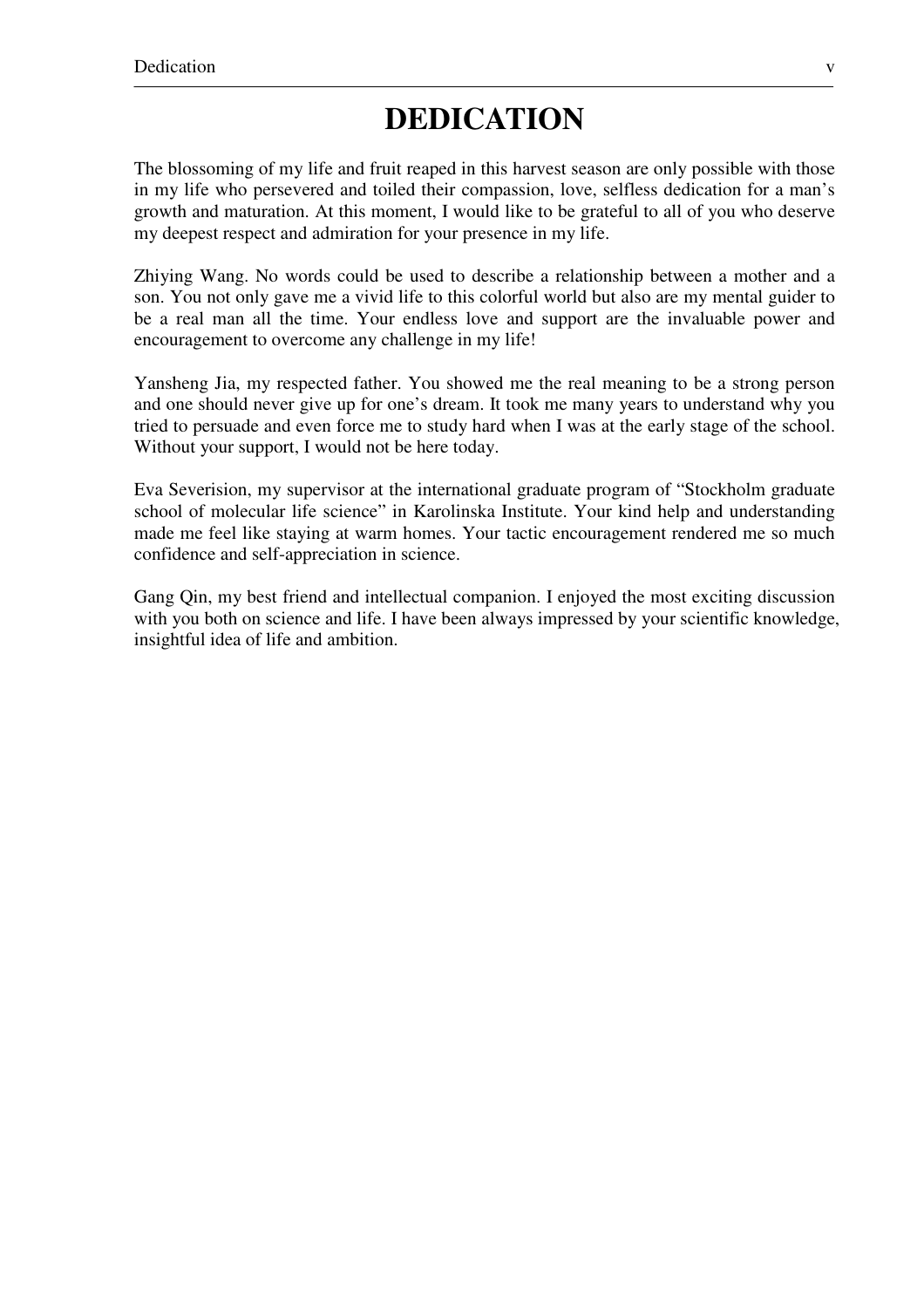*To my parents and all the people love me and I love*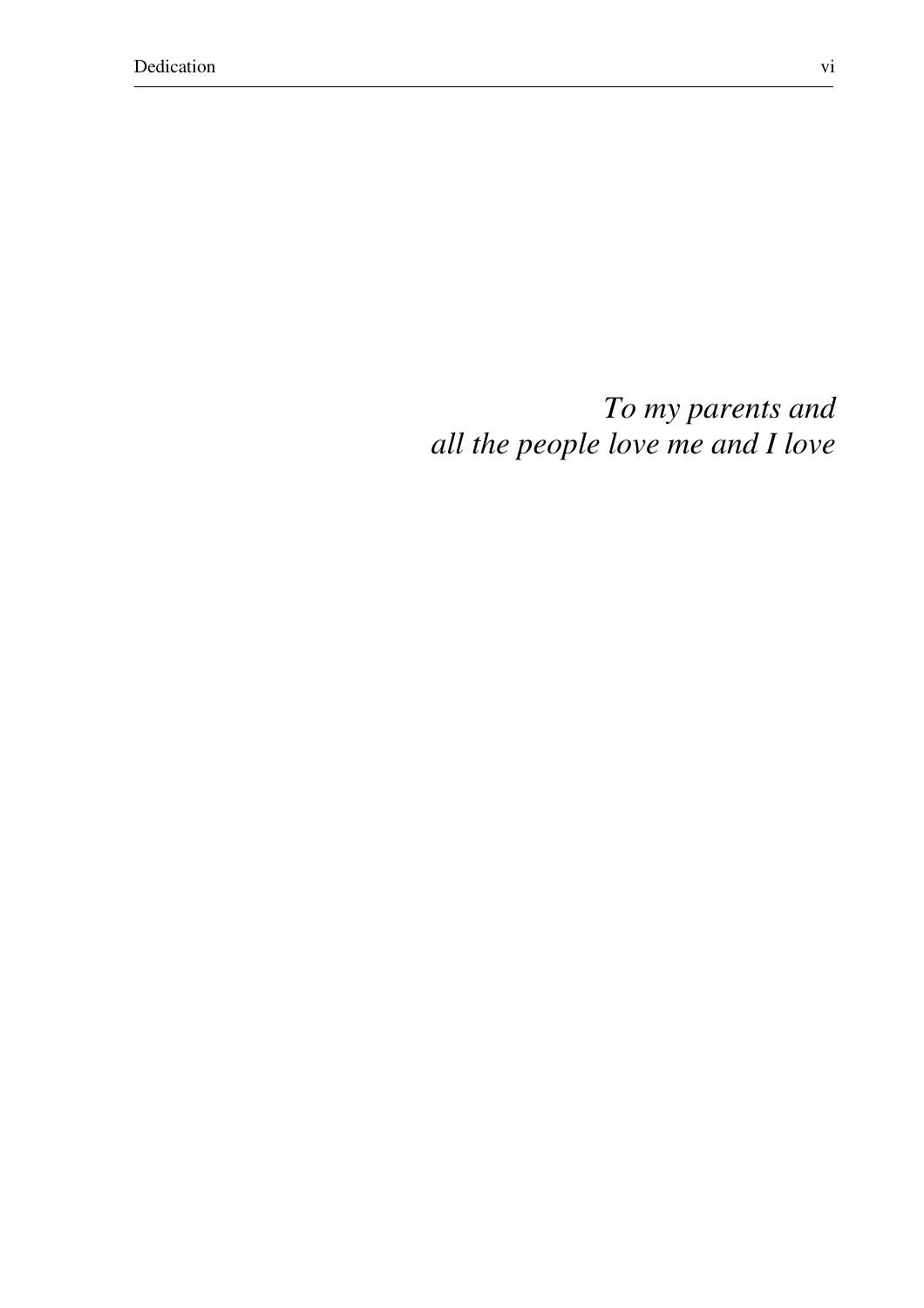### **EPIGRAPH**

*It matters not how strait the gate, How charged with punishment the scroll, I am the master of my fate; I am the captain of my soul.* 

--William Ernest Henley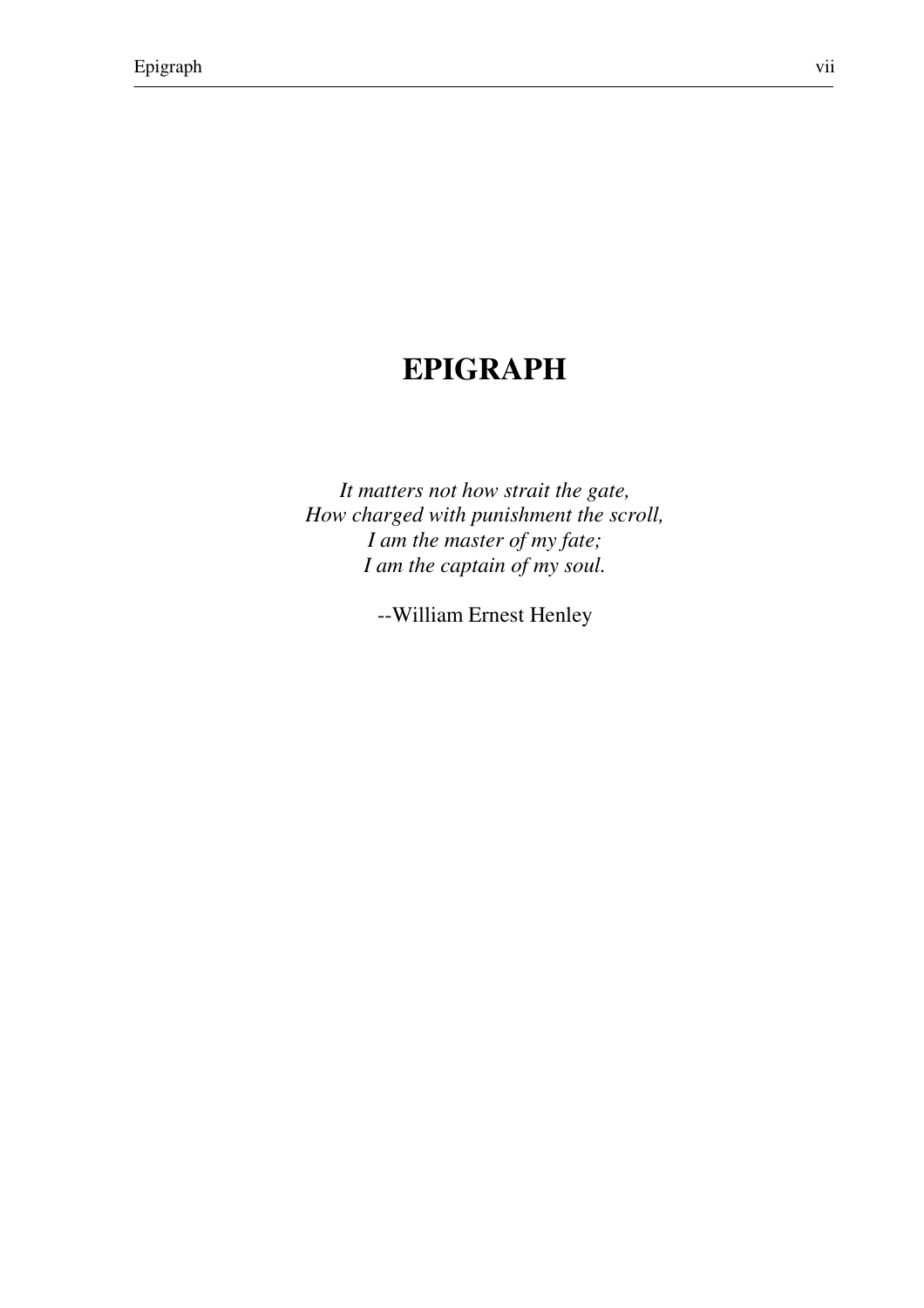# **FIGURES**

| Figure 1-1 Membrane trafficking pathways of vesicle carriers coated with clathrin, COPII<br>Figure 1-5 Schematic domain structure of GGA1 and assembly of GGA on membranes 8<br>Figure 1-7 Mechanisms of cargo recruitment into clathrin coated pits 13<br>Figure 1-9 Epsin forms an amino-terminal amphipathic helix upon $PI(4,5)P_2$ binding and<br>Figure 3-2 In vitro liposome deformation assay from lipid membrane sheets 43<br>Figure 4-1 Flotillin 1 is localized to synaptic DRM fractions in a cholesterol-dependent<br>manner<br>Figure 4-2 Sample preparation and working scheme for nanoLC-MALDI-MS/MS52<br>Figure 4-3 Comparison of isotopic distribution patterns obtained from a DRM protein53<br>Figure 4-4 Synaptic DRMs and DRM-associated proteins reveal diverse cellular functions56<br>Figure 4-5 Some synaptic vesicle and endocytic proteins are localized to synaptic DRM<br>Figure 4-6 Synaptotagmin 1 forms a cholesterol-dependent protein complex with<br>Figure 4-7 Cholesterol-dependent synaptic vesicle protein complex formation using<br>antibodies against synpatophysin (A) and synaptobrevin 2 (B) for co-<br>$\dots 60$<br>Figure 4-8 Synaptic vesicle proteins are partly resistant to extraction with Triton X-100 in<br>61<br>Figure 4-9 The endocytic proteins clathrin and AP-2 co-localize with synaptobrevin 2 in<br>Figure 4-10 Internalized FITC-labelled cholera toxin co-localizes with flotillin 1 and<br>Figure 4-14 GTP- and GDP-locked Arf1 and Arf6 mutants bind $PI(4,5)P_2$ liposomes68<br>Figure 4-15 Arf1 and Arf6 amino-terminal basic residues are required for liposome binding69<br>Figure 4-17 Arf1 wt but not Rab11 wt and Arf1 NH <sub>2</sub> -terminal hydrophobic mutants tubulate<br>Figure 4-18 Non-myristoylated and hydrophobic mutants of Arf1 abolish their peri-nuclear<br>Figure 4-19 Overexpressed Arf1-EGFP decorates tubular structures in COS7 cells 73<br>Figure 4-20 NH <sub>2</sub> -terminal amphipathic helix of Arf1 but not the hydrophobic mutant |  |
|----------------------------------------------------------------------------------------------------------------------------------------------------------------------------------------------------------------------------------------------------------------------------------------------------------------------------------------------------------------------------------------------------------------------------------------------------------------------------------------------------------------------------------------------------------------------------------------------------------------------------------------------------------------------------------------------------------------------------------------------------------------------------------------------------------------------------------------------------------------------------------------------------------------------------------------------------------------------------------------------------------------------------------------------------------------------------------------------------------------------------------------------------------------------------------------------------------------------------------------------------------------------------------------------------------------------------------------------------------------------------------------------------------------------------------------------------------------------------------------------------------------------------------------------------------------------------------------------------------------------------------------------------------------------------------------------------------------------------------------------------------------------------------------------------------------------------------------------------------------------------------------------------------------------------------------------------------------------------------------------------------------------------------------------|--|
|                                                                                                                                                                                                                                                                                                                                                                                                                                                                                                                                                                                                                                                                                                                                                                                                                                                                                                                                                                                                                                                                                                                                                                                                                                                                                                                                                                                                                                                                                                                                                                                                                                                                                                                                                                                                                                                                                                                                                                                                                                              |  |
|                                                                                                                                                                                                                                                                                                                                                                                                                                                                                                                                                                                                                                                                                                                                                                                                                                                                                                                                                                                                                                                                                                                                                                                                                                                                                                                                                                                                                                                                                                                                                                                                                                                                                                                                                                                                                                                                                                                                                                                                                                              |  |
|                                                                                                                                                                                                                                                                                                                                                                                                                                                                                                                                                                                                                                                                                                                                                                                                                                                                                                                                                                                                                                                                                                                                                                                                                                                                                                                                                                                                                                                                                                                                                                                                                                                                                                                                                                                                                                                                                                                                                                                                                                              |  |
|                                                                                                                                                                                                                                                                                                                                                                                                                                                                                                                                                                                                                                                                                                                                                                                                                                                                                                                                                                                                                                                                                                                                                                                                                                                                                                                                                                                                                                                                                                                                                                                                                                                                                                                                                                                                                                                                                                                                                                                                                                              |  |
|                                                                                                                                                                                                                                                                                                                                                                                                                                                                                                                                                                                                                                                                                                                                                                                                                                                                                                                                                                                                                                                                                                                                                                                                                                                                                                                                                                                                                                                                                                                                                                                                                                                                                                                                                                                                                                                                                                                                                                                                                                              |  |
|                                                                                                                                                                                                                                                                                                                                                                                                                                                                                                                                                                                                                                                                                                                                                                                                                                                                                                                                                                                                                                                                                                                                                                                                                                                                                                                                                                                                                                                                                                                                                                                                                                                                                                                                                                                                                                                                                                                                                                                                                                              |  |
|                                                                                                                                                                                                                                                                                                                                                                                                                                                                                                                                                                                                                                                                                                                                                                                                                                                                                                                                                                                                                                                                                                                                                                                                                                                                                                                                                                                                                                                                                                                                                                                                                                                                                                                                                                                                                                                                                                                                                                                                                                              |  |
|                                                                                                                                                                                                                                                                                                                                                                                                                                                                                                                                                                                                                                                                                                                                                                                                                                                                                                                                                                                                                                                                                                                                                                                                                                                                                                                                                                                                                                                                                                                                                                                                                                                                                                                                                                                                                                                                                                                                                                                                                                              |  |
|                                                                                                                                                                                                                                                                                                                                                                                                                                                                                                                                                                                                                                                                                                                                                                                                                                                                                                                                                                                                                                                                                                                                                                                                                                                                                                                                                                                                                                                                                                                                                                                                                                                                                                                                                                                                                                                                                                                                                                                                                                              |  |
|                                                                                                                                                                                                                                                                                                                                                                                                                                                                                                                                                                                                                                                                                                                                                                                                                                                                                                                                                                                                                                                                                                                                                                                                                                                                                                                                                                                                                                                                                                                                                                                                                                                                                                                                                                                                                                                                                                                                                                                                                                              |  |
|                                                                                                                                                                                                                                                                                                                                                                                                                                                                                                                                                                                                                                                                                                                                                                                                                                                                                                                                                                                                                                                                                                                                                                                                                                                                                                                                                                                                                                                                                                                                                                                                                                                                                                                                                                                                                                                                                                                                                                                                                                              |  |
|                                                                                                                                                                                                                                                                                                                                                                                                                                                                                                                                                                                                                                                                                                                                                                                                                                                                                                                                                                                                                                                                                                                                                                                                                                                                                                                                                                                                                                                                                                                                                                                                                                                                                                                                                                                                                                                                                                                                                                                                                                              |  |
|                                                                                                                                                                                                                                                                                                                                                                                                                                                                                                                                                                                                                                                                                                                                                                                                                                                                                                                                                                                                                                                                                                                                                                                                                                                                                                                                                                                                                                                                                                                                                                                                                                                                                                                                                                                                                                                                                                                                                                                                                                              |  |
|                                                                                                                                                                                                                                                                                                                                                                                                                                                                                                                                                                                                                                                                                                                                                                                                                                                                                                                                                                                                                                                                                                                                                                                                                                                                                                                                                                                                                                                                                                                                                                                                                                                                                                                                                                                                                                                                                                                                                                                                                                              |  |
|                                                                                                                                                                                                                                                                                                                                                                                                                                                                                                                                                                                                                                                                                                                                                                                                                                                                                                                                                                                                                                                                                                                                                                                                                                                                                                                                                                                                                                                                                                                                                                                                                                                                                                                                                                                                                                                                                                                                                                                                                                              |  |
|                                                                                                                                                                                                                                                                                                                                                                                                                                                                                                                                                                                                                                                                                                                                                                                                                                                                                                                                                                                                                                                                                                                                                                                                                                                                                                                                                                                                                                                                                                                                                                                                                                                                                                                                                                                                                                                                                                                                                                                                                                              |  |
|                                                                                                                                                                                                                                                                                                                                                                                                                                                                                                                                                                                                                                                                                                                                                                                                                                                                                                                                                                                                                                                                                                                                                                                                                                                                                                                                                                                                                                                                                                                                                                                                                                                                                                                                                                                                                                                                                                                                                                                                                                              |  |
|                                                                                                                                                                                                                                                                                                                                                                                                                                                                                                                                                                                                                                                                                                                                                                                                                                                                                                                                                                                                                                                                                                                                                                                                                                                                                                                                                                                                                                                                                                                                                                                                                                                                                                                                                                                                                                                                                                                                                                                                                                              |  |
|                                                                                                                                                                                                                                                                                                                                                                                                                                                                                                                                                                                                                                                                                                                                                                                                                                                                                                                                                                                                                                                                                                                                                                                                                                                                                                                                                                                                                                                                                                                                                                                                                                                                                                                                                                                                                                                                                                                                                                                                                                              |  |
|                                                                                                                                                                                                                                                                                                                                                                                                                                                                                                                                                                                                                                                                                                                                                                                                                                                                                                                                                                                                                                                                                                                                                                                                                                                                                                                                                                                                                                                                                                                                                                                                                                                                                                                                                                                                                                                                                                                                                                                                                                              |  |
|                                                                                                                                                                                                                                                                                                                                                                                                                                                                                                                                                                                                                                                                                                                                                                                                                                                                                                                                                                                                                                                                                                                                                                                                                                                                                                                                                                                                                                                                                                                                                                                                                                                                                                                                                                                                                                                                                                                                                                                                                                              |  |
|                                                                                                                                                                                                                                                                                                                                                                                                                                                                                                                                                                                                                                                                                                                                                                                                                                                                                                                                                                                                                                                                                                                                                                                                                                                                                                                                                                                                                                                                                                                                                                                                                                                                                                                                                                                                                                                                                                                                                                                                                                              |  |
|                                                                                                                                                                                                                                                                                                                                                                                                                                                                                                                                                                                                                                                                                                                                                                                                                                                                                                                                                                                                                                                                                                                                                                                                                                                                                                                                                                                                                                                                                                                                                                                                                                                                                                                                                                                                                                                                                                                                                                                                                                              |  |
|                                                                                                                                                                                                                                                                                                                                                                                                                                                                                                                                                                                                                                                                                                                                                                                                                                                                                                                                                                                                                                                                                                                                                                                                                                                                                                                                                                                                                                                                                                                                                                                                                                                                                                                                                                                                                                                                                                                                                                                                                                              |  |
|                                                                                                                                                                                                                                                                                                                                                                                                                                                                                                                                                                                                                                                                                                                                                                                                                                                                                                                                                                                                                                                                                                                                                                                                                                                                                                                                                                                                                                                                                                                                                                                                                                                                                                                                                                                                                                                                                                                                                                                                                                              |  |
|                                                                                                                                                                                                                                                                                                                                                                                                                                                                                                                                                                                                                                                                                                                                                                                                                                                                                                                                                                                                                                                                                                                                                                                                                                                                                                                                                                                                                                                                                                                                                                                                                                                                                                                                                                                                                                                                                                                                                                                                                                              |  |
|                                                                                                                                                                                                                                                                                                                                                                                                                                                                                                                                                                                                                                                                                                                                                                                                                                                                                                                                                                                                                                                                                                                                                                                                                                                                                                                                                                                                                                                                                                                                                                                                                                                                                                                                                                                                                                                                                                                                                                                                                                              |  |
|                                                                                                                                                                                                                                                                                                                                                                                                                                                                                                                                                                                                                                                                                                                                                                                                                                                                                                                                                                                                                                                                                                                                                                                                                                                                                                                                                                                                                                                                                                                                                                                                                                                                                                                                                                                                                                                                                                                                                                                                                                              |  |
|                                                                                                                                                                                                                                                                                                                                                                                                                                                                                                                                                                                                                                                                                                                                                                                                                                                                                                                                                                                                                                                                                                                                                                                                                                                                                                                                                                                                                                                                                                                                                                                                                                                                                                                                                                                                                                                                                                                                                                                                                                              |  |
|                                                                                                                                                                                                                                                                                                                                                                                                                                                                                                                                                                                                                                                                                                                                                                                                                                                                                                                                                                                                                                                                                                                                                                                                                                                                                                                                                                                                                                                                                                                                                                                                                                                                                                                                                                                                                                                                                                                                                                                                                                              |  |
|                                                                                                                                                                                                                                                                                                                                                                                                                                                                                                                                                                                                                                                                                                                                                                                                                                                                                                                                                                                                                                                                                                                                                                                                                                                                                                                                                                                                                                                                                                                                                                                                                                                                                                                                                                                                                                                                                                                                                                                                                                              |  |
|                                                                                                                                                                                                                                                                                                                                                                                                                                                                                                                                                                                                                                                                                                                                                                                                                                                                                                                                                                                                                                                                                                                                                                                                                                                                                                                                                                                                                                                                                                                                                                                                                                                                                                                                                                                                                                                                                                                                                                                                                                              |  |
|                                                                                                                                                                                                                                                                                                                                                                                                                                                                                                                                                                                                                                                                                                                                                                                                                                                                                                                                                                                                                                                                                                                                                                                                                                                                                                                                                                                                                                                                                                                                                                                                                                                                                                                                                                                                                                                                                                                                                                                                                                              |  |
|                                                                                                                                                                                                                                                                                                                                                                                                                                                                                                                                                                                                                                                                                                                                                                                                                                                                                                                                                                                                                                                                                                                                                                                                                                                                                                                                                                                                                                                                                                                                                                                                                                                                                                                                                                                                                                                                                                                                                                                                                                              |  |
|                                                                                                                                                                                                                                                                                                                                                                                                                                                                                                                                                                                                                                                                                                                                                                                                                                                                                                                                                                                                                                                                                                                                                                                                                                                                                                                                                                                                                                                                                                                                                                                                                                                                                                                                                                                                                                                                                                                                                                                                                                              |  |
|                                                                                                                                                                                                                                                                                                                                                                                                                                                                                                                                                                                                                                                                                                                                                                                                                                                                                                                                                                                                                                                                                                                                                                                                                                                                                                                                                                                                                                                                                                                                                                                                                                                                                                                                                                                                                                                                                                                                                                                                                                              |  |
|                                                                                                                                                                                                                                                                                                                                                                                                                                                                                                                                                                                                                                                                                                                                                                                                                                                                                                                                                                                                                                                                                                                                                                                                                                                                                                                                                                                                                                                                                                                                                                                                                                                                                                                                                                                                                                                                                                                                                                                                                                              |  |
|                                                                                                                                                                                                                                                                                                                                                                                                                                                                                                                                                                                                                                                                                                                                                                                                                                                                                                                                                                                                                                                                                                                                                                                                                                                                                                                                                                                                                                                                                                                                                                                                                                                                                                                                                                                                                                                                                                                                                                                                                                              |  |
|                                                                                                                                                                                                                                                                                                                                                                                                                                                                                                                                                                                                                                                                                                                                                                                                                                                                                                                                                                                                                                                                                                                                                                                                                                                                                                                                                                                                                                                                                                                                                                                                                                                                                                                                                                                                                                                                                                                                                                                                                                              |  |
|                                                                                                                                                                                                                                                                                                                                                                                                                                                                                                                                                                                                                                                                                                                                                                                                                                                                                                                                                                                                                                                                                                                                                                                                                                                                                                                                                                                                                                                                                                                                                                                                                                                                                                                                                                                                                                                                                                                                                                                                                                              |  |
|                                                                                                                                                                                                                                                                                                                                                                                                                                                                                                                                                                                                                                                                                                                                                                                                                                                                                                                                                                                                                                                                                                                                                                                                                                                                                                                                                                                                                                                                                                                                                                                                                                                                                                                                                                                                                                                                                                                                                                                                                                              |  |
|                                                                                                                                                                                                                                                                                                                                                                                                                                                                                                                                                                                                                                                                                                                                                                                                                                                                                                                                                                                                                                                                                                                                                                                                                                                                                                                                                                                                                                                                                                                                                                                                                                                                                                                                                                                                                                                                                                                                                                                                                                              |  |
|                                                                                                                                                                                                                                                                                                                                                                                                                                                                                                                                                                                                                                                                                                                                                                                                                                                                                                                                                                                                                                                                                                                                                                                                                                                                                                                                                                                                                                                                                                                                                                                                                                                                                                                                                                                                                                                                                                                                                                                                                                              |  |
|                                                                                                                                                                                                                                                                                                                                                                                                                                                                                                                                                                                                                                                                                                                                                                                                                                                                                                                                                                                                                                                                                                                                                                                                                                                                                                                                                                                                                                                                                                                                                                                                                                                                                                                                                                                                                                                                                                                                                                                                                                              |  |
|                                                                                                                                                                                                                                                                                                                                                                                                                                                                                                                                                                                                                                                                                                                                                                                                                                                                                                                                                                                                                                                                                                                                                                                                                                                                                                                                                                                                                                                                                                                                                                                                                                                                                                                                                                                                                                                                                                                                                                                                                                              |  |
|                                                                                                                                                                                                                                                                                                                                                                                                                                                                                                                                                                                                                                                                                                                                                                                                                                                                                                                                                                                                                                                                                                                                                                                                                                                                                                                                                                                                                                                                                                                                                                                                                                                                                                                                                                                                                                                                                                                                                                                                                                              |  |
|                                                                                                                                                                                                                                                                                                                                                                                                                                                                                                                                                                                                                                                                                                                                                                                                                                                                                                                                                                                                                                                                                                                                                                                                                                                                                                                                                                                                                                                                                                                                                                                                                                                                                                                                                                                                                                                                                                                                                                                                                                              |  |
|                                                                                                                                                                                                                                                                                                                                                                                                                                                                                                                                                                                                                                                                                                                                                                                                                                                                                                                                                                                                                                                                                                                                                                                                                                                                                                                                                                                                                                                                                                                                                                                                                                                                                                                                                                                                                                                                                                                                                                                                                                              |  |
|                                                                                                                                                                                                                                                                                                                                                                                                                                                                                                                                                                                                                                                                                                                                                                                                                                                                                                                                                                                                                                                                                                                                                                                                                                                                                                                                                                                                                                                                                                                                                                                                                                                                                                                                                                                                                                                                                                                                                                                                                                              |  |